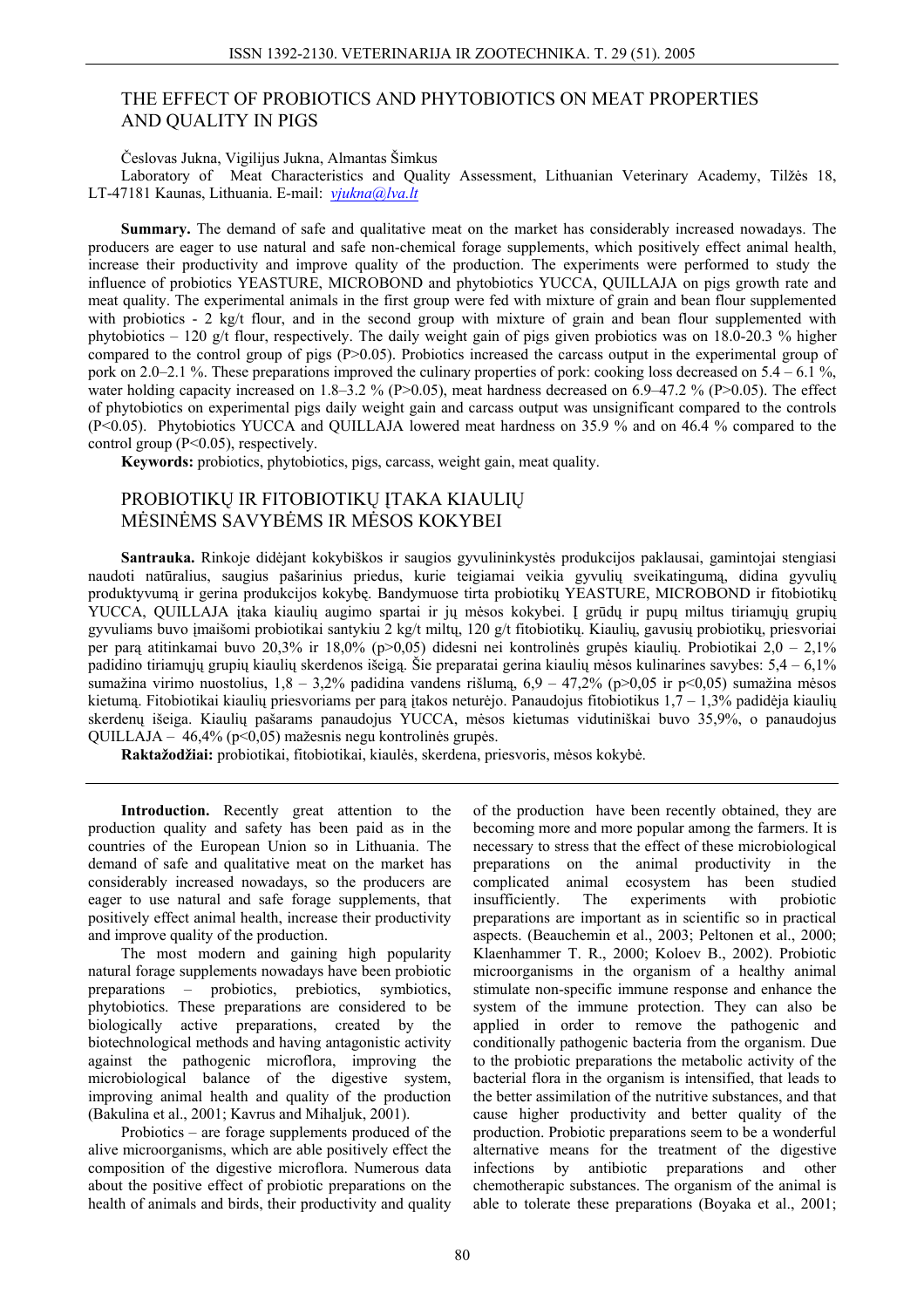Kavrus and Mihaljuk, 2001, Ziemer and Gibson, 1998; Jadamus, et al., 2002; Jakubczyk and Kosikowska, 2000; Rastall, 2004).

Phytobiotic preparations are the preparations of vegetative origin as well as their chemical constituents, that positively effect the microflora of the digestive system. The phytochemical substances of the vegetative forage are grouped according to their structure and activity in the organism: carotinoides, poliphenoles, phytoestrogenes, sulphides and thioles, saponines and others. The action of these substances in the organism is related to the supression of the degenerative processes. It is related to the antioxidative inhibition, stimulation of the detoxicative enzymes, effect on the cells functions, bind of the excess of some substances and the effect on the intestine microflora. The substances of the vegetative origin saponines are able to bind cholesterole, decrease its resorbtion and remove it from the organism, they also have secretomotoric and secretolytic properties, can enhance the immune system of the animal and destroy the

pathogenic microflora. (Colina et al., 2001; Hristov et al.,1999; Turner et al., 2002; Wang et al., 2000).

The aim of the research was to study the effect of probiotics YEASTURE and MICROBOND and phytobiotics YUCCA and QUILLAJA on the meat properties and quality.

**Material and methods.** In order to determine the effect of probiotics and phytobiotics on the pigs' growth rate and meat quality the experiments were carried out on the pig farm in the Marijampole region. The 45-day piglets were selected by the principle of analogous for the experiments. All the groups contained 15 animals – German Landrasses and Pjetren crossbreds fed and grown under the same conditions. The animals of the experimental group were given probiotic preparations. The pigs were fed dry barley – wheat mixture (40:60) and bean flour. 200 kg of bean flour were added to the 1 tone of grinded grain mixture. The composition of the mixture is given in Table 1.

Table 1. **The composition of grain mixture** 

| Constituent parts        | The forage contains |
|--------------------------|---------------------|
| Wheat                    | $32\%$              |
| Barley                   | 48 %                |
| Beans                    | $20\%$              |
| 1 kg of forage contains: |                     |
| metabolizable energy, MJ | 13,13               |
| kcal                     | 3132,8              |
| crude protein, g         | 138,7               |
| crude fat, g             | 19,5                |
| crude fiber, g           | 38,9                |

During the first experiment probiotic preparations were added to the grain-bean flour in the ratio 2 kg/t. The first group of the experimental pigs was given probiotic YEASTURE, the second – probiotic MICROBOND. Probiotic preparation YEASTURE contains *Saccharamyce cerevisiae, Lactobacillus casei, Lactobacillus acidophilus, Streptococcus faecium, Bacillus subtilis* microorganisms. Probiotic MICROBOND contains *Saccharamyce cerevisiae, Lactobacillus acidophilus, Streptococcus faecium, Bacillus subtilis* microorganisms, selenium and chromium. This preparation is distinquished by the absorbtion of mycotoxines and ability to decrease their amount in the forage.

During the second experiment, phytobiotic preparations in the ratio 120 g/t were added to the grain – bean mixture for the experimental animals. The pigs of the first experimental group were given phytobiotic YUCCA, the second – QUILLAJA. YUCCA and QUILLAJA are the powder of the tree trunks containing saponines.

During the experiments water was given to satiety. The weight changes were measured by weighing animals once monthly before morning feeding and at the beginning and the end of the experiments. On the basis of these data daily weight gain was calculated. At the end of the experiments control slaughter was completed and the physico-cehmical properties of the m.longissimus dorsi were studied according to the generally accepted methods (Antipova et al., 2001).

The data were statistically evaluated according Student's method (Sakalauskas,1998).

**Results and discussion.** The dynamics of pigs' growth are given in Table 2. The data evidently demonstrate that probiotic preparations stimulate the pigs' growth. The average weight gain of the experimental group of pigs during the first period of fattening (up to 103 d.) was: in the I experimental group  $-22.7$  % and in the II experimental group -26,0 % higher, during the second period of fattening (more than  $103$  d.) –  $17,6$  and 11,1 % respectively higher than in the analogous of the control group. The weight of the experimental animals during the whole experiment increased respectively by 15,3 and 12,7 kg or 15,8 and 13,2 % higher if to compare to the pigs of the control group.

The average daily weight gain during the whole experiment in the I experimental group of pigs was by 113 g or 20,3 % higher, in the second experimental group – 100 g or 18,0 % higher than in the pigs of the control group.

The results of the control slaughter and bone removal are presented in the Table 3. These data evidently demonstrate that probiotic preparations increased the carcass output by 2 % ( $P>0,05$ ). The effect of probiotic preparations on the other parameters of the experiments was no observed.

The physico-chemical properties of the m. longissimus dorsi are presented in the Table 4.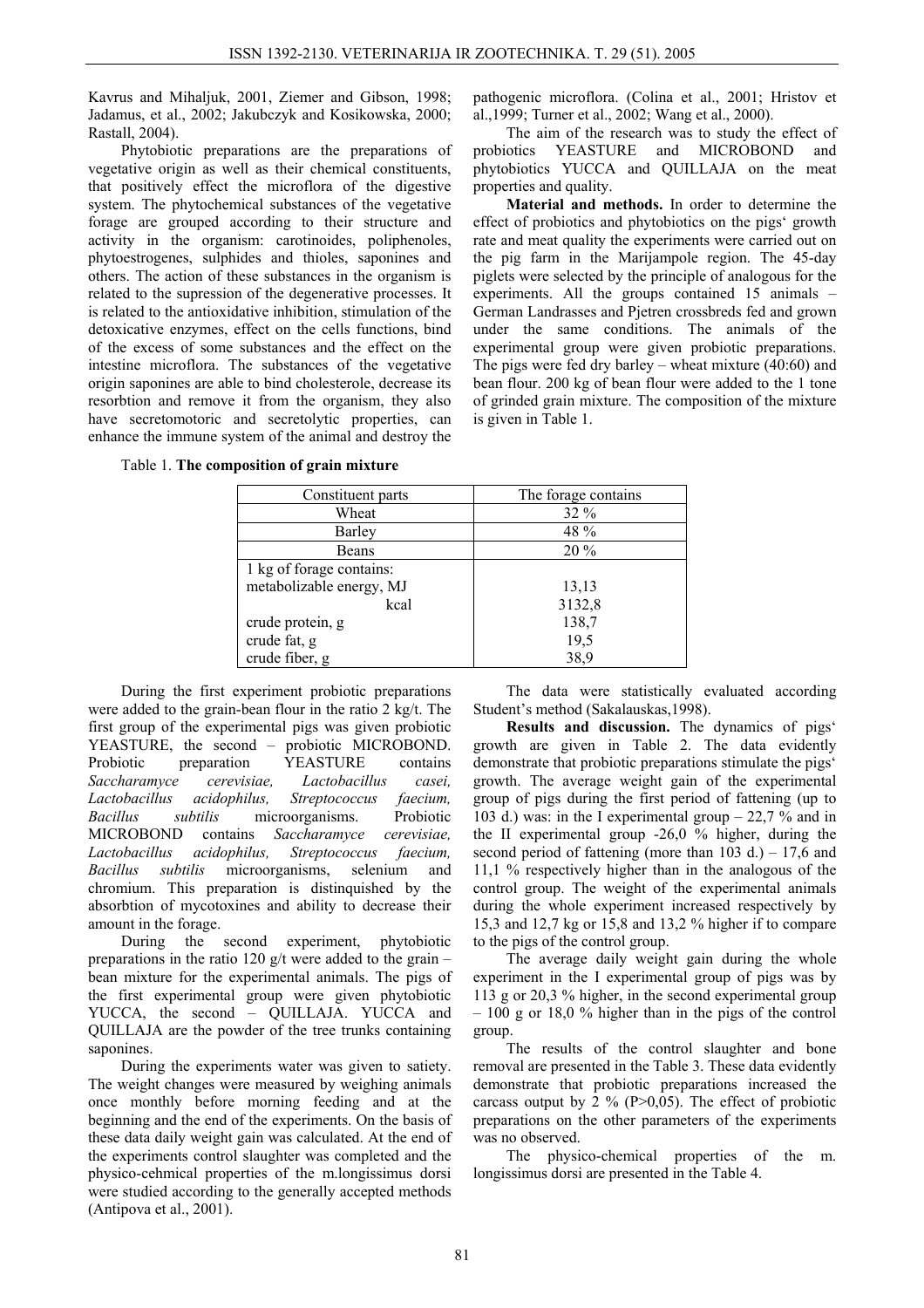|                                   | Weight and daily weight gain of the animals |                         |                  |                         |                  |                         |  |
|-----------------------------------|---------------------------------------------|-------------------------|------------------|-------------------------|------------------|-------------------------|--|
| Age of the                        |                                             | Control group           |                  | <b>YEASTURE</b>         |                  | <b>MICROBOND</b>        |  |
| animals (days)                    | weight, kg                                  | daily weight<br>gain, g | weight, kg       | daily weight<br>gain, g | weight, kg       | daily weight<br>gain, g |  |
| 45                                | $14,8 \pm 0,34$                             |                         | $14,3 \pm 0,31$  |                         | $14.3 \pm 0.33$  |                         |  |
| 73                                | $25,5 \pm 1,92$                             | $382 \pm 30.5$          | $27,8 \pm 2,12$  | $482 \pm 38.6$          | $28,3 \pm 2,31$  | $500 \pm 47.2$          |  |
| 103                               | $42,5 \pm 3,21$                             | $567 \pm 40.7$          | $48,3 \pm 3,15$  | $683 \pm 35.4*$         | $49.2 \pm 5.55$  | $697 \pm 78.3$          |  |
| 134                               | $61,7 \pm 5,72$                             | $619 \pm 50,3$          | $75.0 \pm 7.11$  | $861 \pm 70.1*$         | $73.3 \pm 5.16$  | $777 \pm 55.3*$         |  |
| 164                               | $87.5 \pm 6.80$                             | $860 \pm 66,8$          | $100,8 \pm 8,10$ | $860 \pm 68.8$          | $97.5 \pm 6.89$  | $807 + 49.9$            |  |
| 188                               | $96,5 \pm 8,14$                             | $354 \pm 31.4$          | $111,8 \pm 8,84$ | $458 \pm 37.1*$         | $109.2 \pm 7.66$ | $500 \pm 35.8*$         |  |
| During the<br>whole<br>experiment |                                             | $556 \pm 43,9$          |                  | $669 \pm 60,5$          |                  | $656 \pm 53.3$          |  |

### Table 2. **The dynamics of weight and weight gain in the fattening pigs**  $(n = 15)$

 $* - P < 0.05$ 

#### Table 3. **Data of the control slaughter and bone removal**  $(n = 15)$

| <b>Indicator</b>             | Group            |                  |                  |  |  |
|------------------------------|------------------|------------------|------------------|--|--|
|                              | Control          | <b>YEASTURE</b>  | <b>MICROBOND</b> |  |  |
| Carcass weight, kg           | $71,60 \pm 6,05$ | $85,19 \pm 6,81$ | $83,31 \pm 6,35$ |  |  |
| Carcass output, %            | $74.2 \pm 5.1$   | $76.2 \pm 3.6$   | $76.3 \pm 4.4$   |  |  |
| Weight of the left halve, kg | $35,6 \pm 3,2$   | $44,7 \pm 4,4$   | $38.9 \pm 3.8$   |  |  |
| Ham weight, kg               | $11,3 \pm 1,05$  | $12.7 \pm 1.15$  | $11,8 \pm 0.98$  |  |  |
| Ham output, %                | $31,7 \pm 2,8$   | $31,6 \pm 3,1$   | $31,8 \pm 2,9$   |  |  |
| Tender meat output, %        | $89,4 \pm 6,8$   | $88.2 \pm 5.7$   | $89,8 \pm 6,3$   |  |  |

Table 4. **Meat physico-chemical properties** (n = 15)

|                           | Group            |                  |                  |  |  |
|---------------------------|------------------|------------------|------------------|--|--|
| Indicator                 | Control          | <b>YEASTURE</b>  | <b>MICROBOND</b> |  |  |
| Dry matter, %             | $27,18 \pm 0.96$ | $27,46 \pm 0,88$ | $29,86 \pm 1,13$ |  |  |
| pH                        | $5,43 \pm 0,11$  | $5,42 \pm 0,15$  | $5,44 \pm 0,10$  |  |  |
| Colour, EK                | $57,00 \pm 3,61$ | $55,50 \pm 3,82$ | $57,00 \pm 4,78$ |  |  |
| Cooking loss, %           | $43,42 \pm 3,62$ | $37,99 \pm 3,38$ | $37,31 \pm 3,12$ |  |  |
| Water holding capacity, % | $75,21 \pm 4,14$ | $77,01 \pm 3,86$ | 78,46 ± 2,95     |  |  |
| Hardness, $kg/cm2$        | $2,09 \pm 0,16$  | $1,97 \pm 0,18$  | $1,42 \pm 0,26*$ |  |  |
| Ash, $\%$                 | $1,06 \pm 0,18$  | $1,48 \pm 0,21$  | $1,07 \pm 0,09$  |  |  |
| Fat, $\%$                 | $4,57 \pm 0,32$  | $4,46 \pm 0,30$  | $5,01 \pm 0,41$  |  |  |
| Protein, %                | $19,55 \pm 1,56$ | $19,52 \pm 1,48$ | $20,78 \pm 1,62$ |  |  |
| Protein value             | $4,53 \pm 0,36$  | $4,55 \pm 0,32$  | $4,60 \pm 0,37$  |  |  |

It is evidently demonstrated by the data of this table that the most considerable effect of probiotic preparations was observed on the meat cooking loss, water holding capacity and meat hardness. In case of probiotic preparation MICROBOND meat cooking loss was 6,11 % (II experimental group), and YESTURE (I experimental  $\text{group}$  – 5,43 % lower than in the control group. Water holding capacity in the meat of the I group was by 1,8 %, and in the II group  $-3,25\%$  higher than in the control group. Meat hardness which directly effects the quality of meat products and meat value was the best in the control group. The meat hardness of this group was by 47,18 % (P<0,05) higher than in the II experimental group, and by 6,9 % higher than in the I experimental group. Only probiotic MICROBOND positively effected the amount and value of protein.

The data of the experiments lead to the conclusion that probiotic preparations positively effet pigs' growth, daily weight gain, carcass output and some physicocehmical properties of the meat. These preparations can also improve culinary properties.

The effect of phytobiotic preparations on the dynamics of pigs' growth is presented in the table 5. It can be concluded from these results that these preparations have no effect on the pigs' growth rate during the first month of the experiments. During the following two months of the experiments (from 76 d. to 137 d. of the age) the weight of pigs given YUCCA increased by 6,7 %, given QUILLAJA – 9,2 % more than in the control group of pigs  $(P>0,05)$ . During the last month of the experiments the effect of these preparations on pigs' growth was insignificant. It can be concluded from the results of the experiments that the preparations YUCCA and QUILLAJA had no effect on pigs weight gain.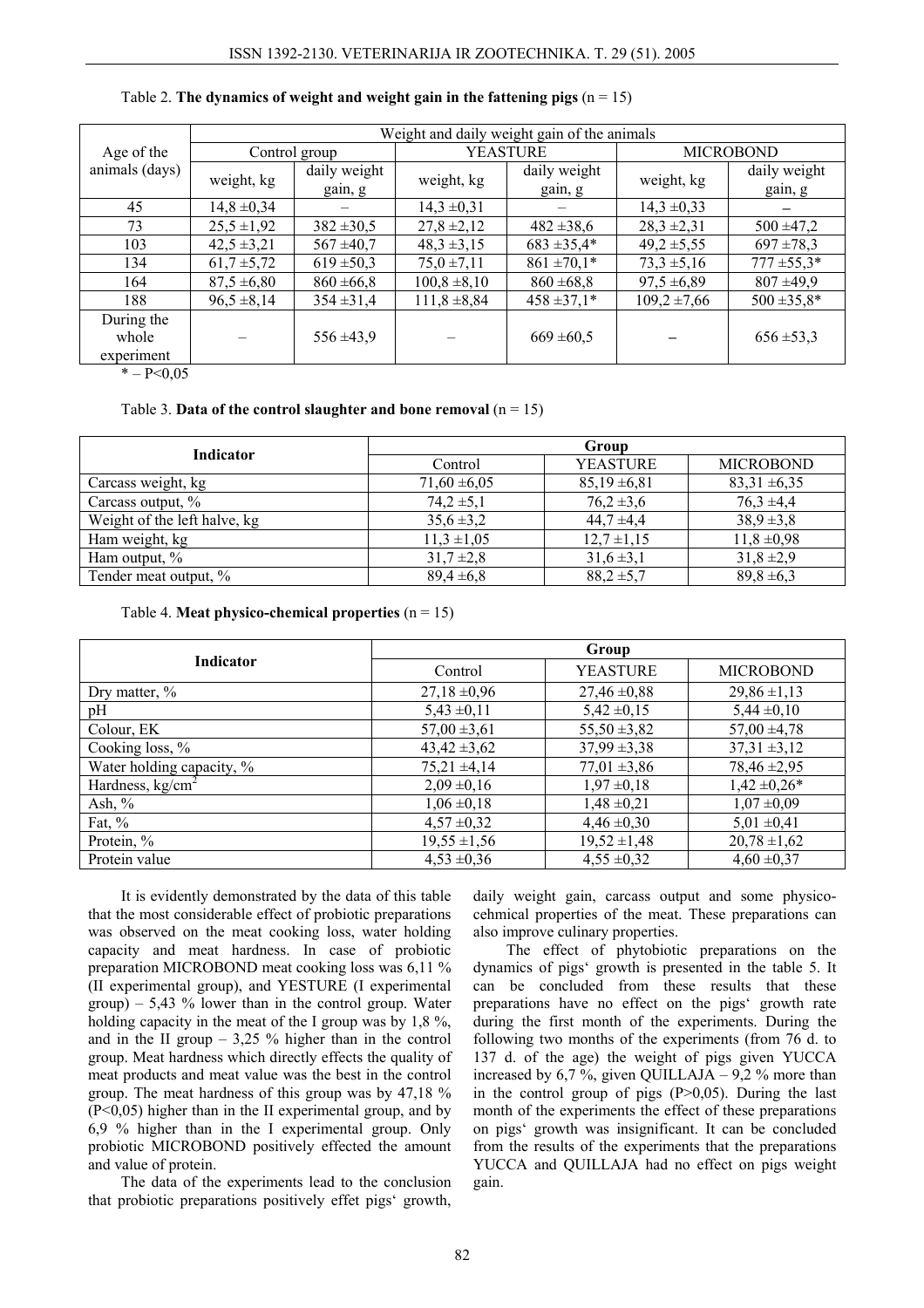The data of control slaughter and bone removal are presented in the table 6. Obviously, these data demonstrate that phytobiotic preparations effected the carcass output. The carcass output of the pigs given preparation YUCCA was by 1,7 %, and QUILLAJA  $-1,3$ % higher than in the control group of pigs  $(P>0,05)$ . The muscle area of the eye in the pigs given QUILLAJA was by 8,4 % larger than in the control group and by 7,0 % larger than in the pigs given preparation YUCCA. The tendency of increased output of ham tender parts was observed under the effect of phytobiotic preparations.

The physico-chemical properties of the m. longissimus dorsi are presented in the table 7.

| Table 5. The dynamics of weight and weight gain in the fattening pigs $(n = 15)$ |  |  |  |  |
|----------------------------------------------------------------------------------|--|--|--|--|
|----------------------------------------------------------------------------------|--|--|--|--|

|                                   | Weight and daily weight gain of the animals |                         |                 |                         |                 |                         |  |
|-----------------------------------|---------------------------------------------|-------------------------|-----------------|-------------------------|-----------------|-------------------------|--|
| Age of the                        |                                             | Control group           | YUCCA           |                         | <b>QUILLAJA</b> |                         |  |
| animals (days)                    | weight, kg                                  | daily weight<br>gain, g | weight, kg      | daily weight<br>gain, g | weight, kg      | daily weight<br>gain, g |  |
| 45                                | $12,8 \pm 0,6$                              |                         | $13,0 \pm 0,6$  |                         | $12,8 \pm 0.5$  |                         |  |
| 76                                | $31,6 \pm 2,4$                              | $606 \pm 46,1$          | $31,6 \pm 3,1$  | $600 \pm 54.2$          | $30,8 \pm 2,8$  | $580 \pm 46.4$          |  |
| 107                               | $46,6 \pm 4,2$                              | $483 + 43.4$            | $48,0, \pm 4,8$ | $529 \pm 51.2$          | $47,6 \pm 4,1$  | $541 \pm 46.5$          |  |
| 137                               | $68,7 \pm 6,1$                              | $737 \pm 64.8$          | $71,2 \pm 6,9$  | $773 \pm 74.2$          | $71,3 \pm 7,0$  | $790 \pm 77.4$          |  |
| 168                               | $100,0=8,4$                                 | $1009 \pm 84.7$         | $100,3 \pm 7,8$ | $939 \pm 74.2$          | $98,3 \pm 8,1$  | $871 \pm 70.4$          |  |
| During the<br>whole<br>experiment |                                             | $709 \pm 59.8$          |                 | $710 \pm 63,5$          |                 | $695 \pm 60.2$          |  |

|  |  | Table 6. Data of the control slaughter and bone removal $(n = 15)$ |  |  |  |
|--|--|--------------------------------------------------------------------|--|--|--|
|  |  |                                                                    |  |  |  |

| <b>Indicator</b>              | Group          |                |                 |  |  |
|-------------------------------|----------------|----------------|-----------------|--|--|
|                               | Control        | <b>YUCCA</b>   | <b>OUILLAJA</b> |  |  |
| Carcass output, %             | $69.9 \pm 4.9$ | $71,6 \pm 4,1$ | $71,2 \pm 4,7$  |  |  |
| Ham output, $\%$              | $32,4 \pm 2,8$ | $31.3 \pm 3.2$ | $31,8 \pm 2,8$  |  |  |
| Tender meat output, %         | $90,7 \pm 5,2$ | $91,1 \pm 6,3$ | $91,6 \pm 5,7$  |  |  |
| Muscle area of the eye, $cm2$ | $44.9 \pm 3.6$ | $45.5 \pm 4.8$ | $48.7 \pm 4.3$  |  |  |

Table 7. **Meat physico-chemical properties**  $(n = 15)$ 

| Group           |                  |                   |  |  |
|-----------------|------------------|-------------------|--|--|
| Control         | <b>YUCCA</b>     | <b>QUILLAJA</b>   |  |  |
| $29,3 \pm 1,6$  | $29,0 \pm 1,9$   | $30,7 \pm 2,3$    |  |  |
| $5,64 \pm 0,14$ | $5,65 \pm 0,12$  | $5,63 \pm 0,16$   |  |  |
| 73,0,0,0,1      | $65,0, \pm 4,7$  | $74.0 \pm 5.5$    |  |  |
| $31,3 \pm 3,3$  | $38,2 \pm 3,7$   | $37.3 \pm 3.8$    |  |  |
| $65,47 \pm 4,1$ | $65,83 \pm 4,9$  | $66,22 \pm 4,4$   |  |  |
| $2,09 \pm 0,19$ | $1,34 \pm 0,09*$ | $1,12 \pm 0,10^*$ |  |  |
| $1,15 \pm 0,09$ | $1,05 \pm 0,08$  | $1,01 \pm 0,08$   |  |  |
| $3,8 \pm 0,7$   | $4,5 \pm 0.8$    | $5,6 \pm 1,2$     |  |  |
| $5,25 \pm 0,42$ | $4,95 \pm 0,36$  | $6,27 \pm 0,48$   |  |  |
|                 |                  |                   |  |  |

 $* - P < 0.05$ 

It can be seen from the data of the table that phytobiotic preparations effected meat physico-chemical properties. When phytobiotic preparation JUCCA was used meat hardness tended to be by 35,9 %, and when QUILLAJA was used - by  $46.4 \%$  (P<0,05) lower than in the control group. The protein value was by 19,4 % higher in pigs given QUILAJA than in the control group. The tendency of increased amount of fat was also observed under the effect of phytobiotics.

Meat hardness is directly related to the production quality. Subsequently, it can be concluded that YUCCA and QUILLAJA improve culinary properties of the meat, QUILLAJA also effects meat protein value.

### **Conclusions.**

1. The daily weight gain of the pigs given probiotic preparations was respectively by 20,3 and 18,0 %  $(P>0.05)$  higher than in the control group. The effect of phytobiotics on the weight gain was no observed.

2. Probiotic preparations increased carcass output of the experimental pigs by  $2.0 - 2.1$  % (P>0.05). These preparations improved meat culinary properties as follows: cooking loss decreased by  $5.4 - 6.1$  %, water holding capacity – by  $1.8 - 3.2$  %, meat hardness – by 6.9  $-47,2\%$  (P $>0.05$  ir P $\leq 0.05$ ).

3. Phytobiotic preparations increased pigs' carcass output by  $1,7 - 1,3$  % (P>0,05). Meat hardness decreased by 35,9 % under the effect of YUCCA, and by 46,4 % (P<0,05) under the effect of it if to compare to the control